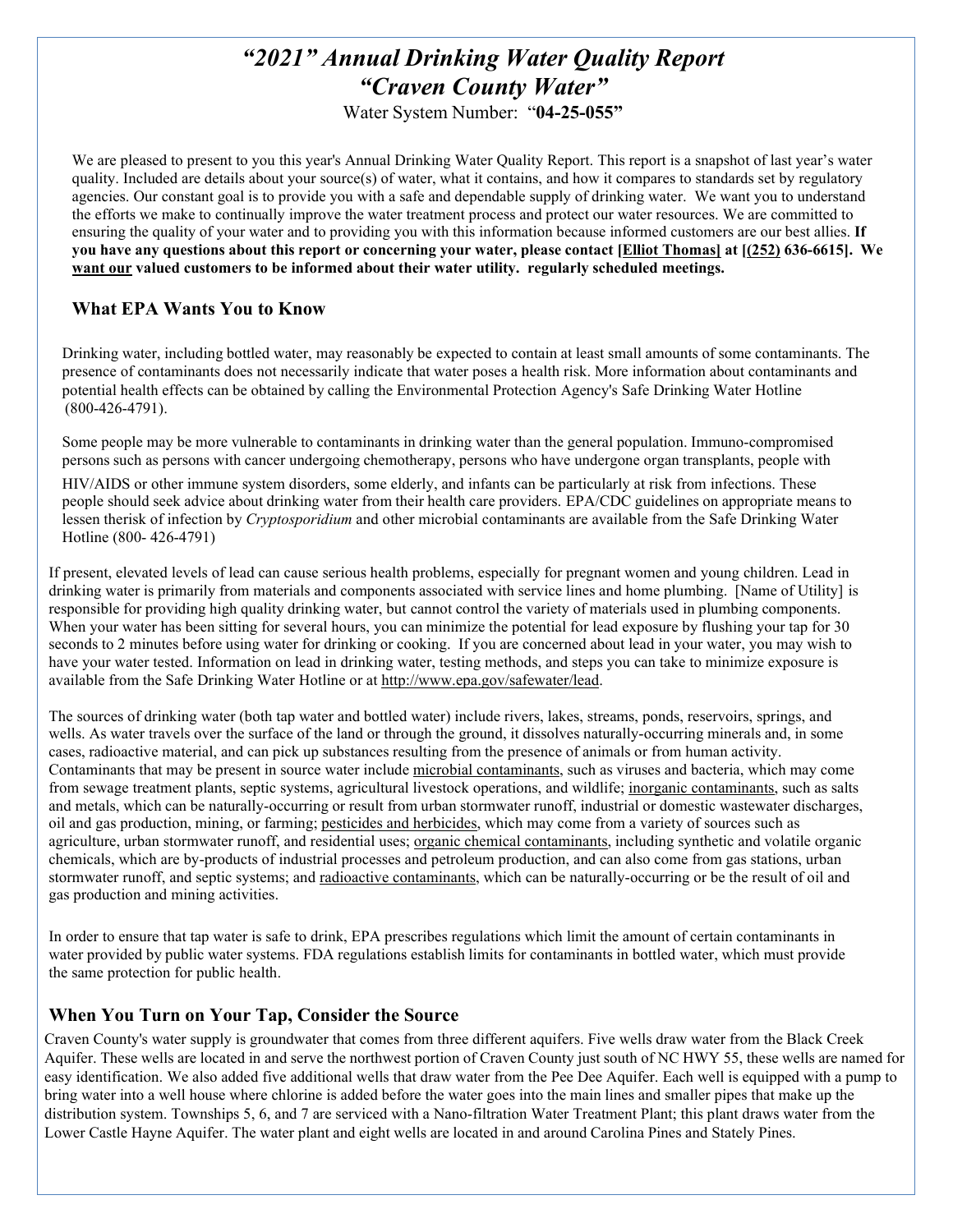## **Source Water Assessment Program (SWAP) Results**

The North Carolina Department of Environmental Quality (DEQ), Public Water Supply (PWS) Section, Source Water Assessment Program (SWAP) conducted assessments for all drinking water sources across North Carolina. The purpose of the assessments was to determine the susceptibility of each drinking water source (well or surface water intake) to Potential Contaminant Sources (PCSs). The results of the assessment are available in SWAP Assessment Reports that include maps, background information and a relative susceptibility rating of Higher, Moderate or Lower.

The relative susceptibility rating of each source for [SYSTEM NAME] was determined by combining the contaminant rating (number and location of PCSs within the assessment area) and the inherent vulnerability rating (i.e., characteristics or existing conditions of the well or watershed and its delineated assessment area). The assessment findings are summarized in the table below:

| <b>Source Name</b>      | <b>Susceptibility Rating</b> | <b>SWAP Report Date</b> |
|-------------------------|------------------------------|-------------------------|
| <b>Bryan Well</b>       | Lower                        | 9/10/20                 |
| <b>Bryan Pee</b>        | Lower                        | 9/10/20                 |
| <b>Dee</b>              |                              |                         |
| <b>Davis Well</b>       | Lower                        | 9/10/20                 |
| <b>Davis Pee</b>        | Lower                        | $\overline{9}/10/20$    |
| <b>Dee</b>              |                              |                         |
| Dover-Ft                | Lower                        | 9/10/20                 |
| <b>Barnwell</b>         |                              |                         |
| Well                    |                              |                         |
| <b>Dover Ft</b>         | <b>Moderate</b>              | 9/10/20                 |
| <b>Barnwell Pee</b>     |                              |                         |
| <b>Dee</b>              |                              |                         |
| Flanners                | Lower                        | 9/10/20                 |
| Beach #2                |                              |                         |
| <b>Flanners</b>         | Lower                        | 9/10/20                 |
| Beach #3                |                              |                         |
| <b>Flanners</b>         | Lower                        | 9/10/20                 |
| Beach #4                |                              |                         |
| <b>Flanners</b>         | Lower                        | 9/10/20                 |
| Beach #5                |                              |                         |
| <b>Lewis Farm</b><br>#1 | Lower                        | 9/10/20                 |
| <b>WTP Well</b>         | Lower                        | 9/10/20                 |
|                         |                              |                         |
| <b>Stately Pines</b>    | Lower                        | 9/10/20                 |
| #2                      |                              |                         |
| <b>Stately Pines</b>    | Lower                        | 9/10/20                 |
| #3                      |                              |                         |
| Well #5                 | Lower                        | 9/10/20                 |
| Well #5 Pee             | Lower                        | 9/10/20                 |
| Dee                     |                              |                         |
| Wintergreen             | Lower                        | 9/10/20                 |
| Well                    |                              |                         |
| Wintergreen             | Lower                        | $\overline{9}/10/20$    |
| Pee Dee                 |                              |                         |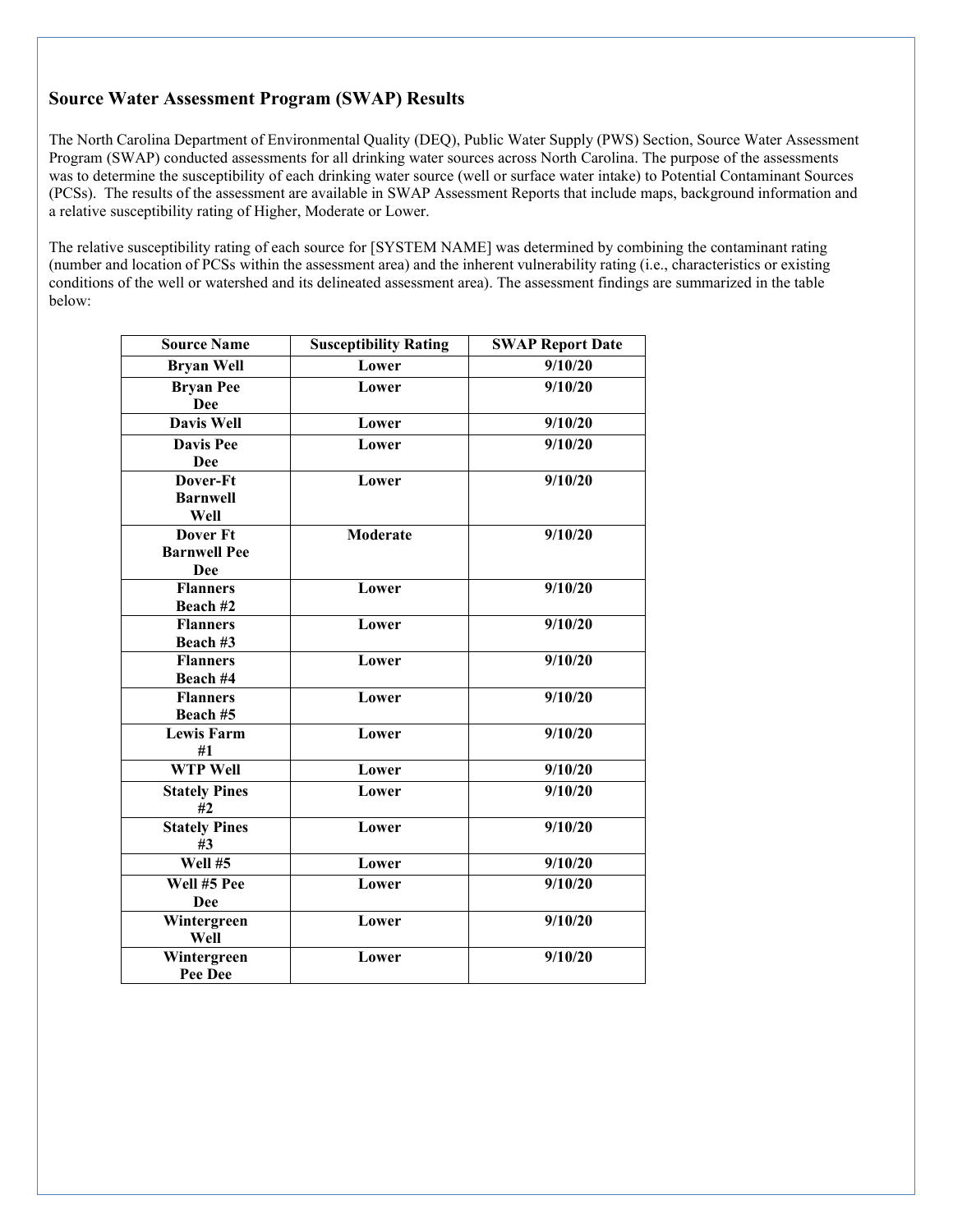#### **Susceptibility of Sources to Potential Contaminant Sources (PCSs)**

The complete SWAP Assessment report for [SYSTEM NAME] may be viewed on the Web at:

<https://www.ncwater.org/?page=600> Note that because SWAP results and reports are periodically updated by the PWS Section, the results available on this web site may differ from the results that were available at the time this CCR was prepared. If you are unable to access your SWAP report on the web, you may mail a written request for a printed copy to: Source Water Assessment Program – Report Request, 1634 Mail Service Center, Raleigh, NC 27699-1634, or email requests to [swap@ncdenr.gov.](mailto:swap@ncdenr.gov) Please indicate your system name, number, and provide your name, mailing address and phone number. If you have any questions about the SWAP report please contact the Source Water Assessment staff by phone at 919-707-9098.

It is important to understand that a susceptibility rating of "higher" does not imply poor water quality, only the system's potential to become contaminated by PCSs in the assessment area.

## **Violations that Your Water System Received for the Report Year**

During 2021 Craven County Water did not receive any violations.

## **Water Quality Data Tables of Detected Contaminants**

We routinely monitor for over 150 contaminants in your drinking water according to Federal and State laws. The tables below list all the drinking water contaminants that we detected in the last round of sampling for each particular contaminant group. The presence of contaminants does not necessarily indicate that water poses a health risk. **Unless otherwise noted, the data presented in this table is from testing done January 1 through December 31, (2021).** The EPA and the State allow us to monitor for certain contaminants less than once per year because the concentrations of these contaminants are not expected to vary significantly from year to year. Some of the data, though representative of the water quality, is more than one year old.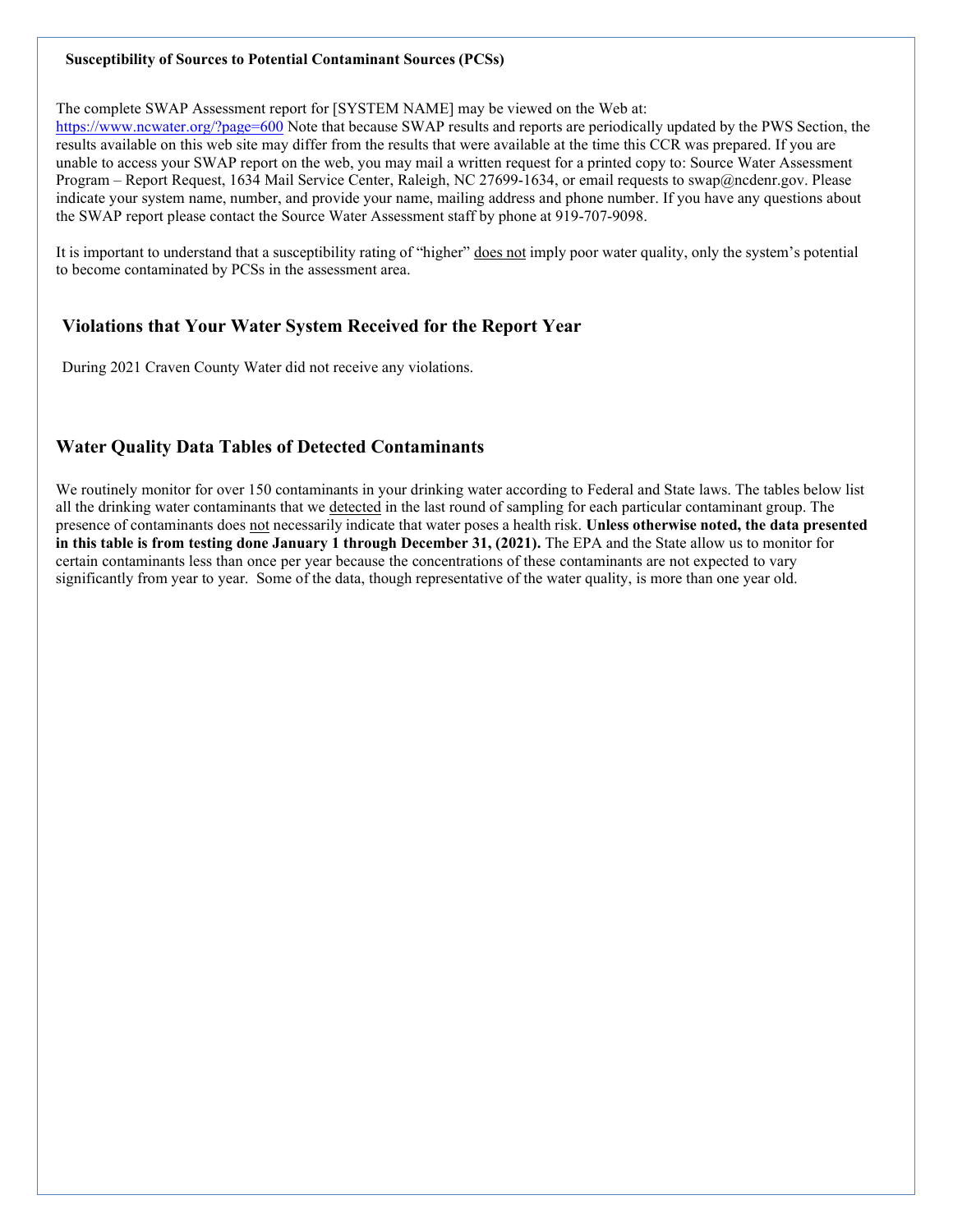#### **Important Drinking Water Definitions:**

*Not-Applicable (N/A)* – Information not applicable/not required for that particular water system or for that particular rule.

*Non-Detects (ND)* - Laboratory analysis indicates that the contaminant is not present at the level of detection set for the particular methodology used.

*Parts per million (ppm) or Milligrams per liter (mg/L)* - One part per million corresponds to one minute in two years or a single penny in \$10,000.

*Parts per billion (ppb) or Micrograms per liter (ug/L)* - One part per billion corresponds to one minute in 2,000 years, or a single penny in \$10,000,000.

*Parts per trillion (ppt) or Nanograms per liter (nanograms/L)* - One part per trillion corresponds to one minute in 2,000,000 years, or a single penny in \$10,000,000,000.

*Parts per quadrillion (ppq) or Picograms per liter (picograms/L)* - One part per quadrillion corresponds to one minute in 2,000,000,000 years or one penny in \$10,000,000,000,000.

*Picocuries per liter (pCi/L)* - Picocuries per liter is a measure of the radioactivity in water.

*Million Fibers per Liter (MFL)* - Million fibers per liter is a measure of the presence of asbestos fibers that are longer than 10 micrometers.

*Action Level (AL) -* The concentration of a contaminant which, if exceeded, triggers treatment or other requirements which a water system must follow.

*Treatment Technique (TT)* **-** A required process intended to reduce the level of a contaminant in drinking water.

*Maximum Residual Disinfection Level (MRDL)* – The highest level of a disinfectant allowed in drinking water. There is convincing evidence that addition of a disinfectant is necessary for control of microbial contaminants.

*Maximum Residual Disinfection Level Goal (MRDLG)* – The level of a drinking water disinfectant below which there is no known or expected risk to health. MRDLGs do not reflect the benefits of the use of disinfectants to control microbial contaminants.

*Locational Running Annual Average (LRAA)* – The average of sample analytical results for samples taken at a particular monitoring location during the previous four calendar quarters under the Stage 2 Disinfectants and Disinfection Byproducts Rule.

Level 1 Assessment - A Level 1 assessment is a study of the water system to identify potential problems and determine (if possible) *why total coliform bacteria have been found in our water system.*

**Level 2 Assessment - A Level 2 assessment is a very detailed study of the water system to identify potential problems and** *determine (if possible) why an E. coli MCL violation has occurred and/or why total coliform bacteria have been found in our water system on multiple occasions.*

*Maximum Contaminant Level (MCL)* - The highest level of a contaminant that is allowed in drinking water. MCLs are set as close to the MCLGs as feasible using the best available treatment technology.

*Maximum Contaminant Level Goal (MCLG)* - The level of a contaminant in drinking water below which there is no known or expected risk to health. MCLGs allow for a margin of safety.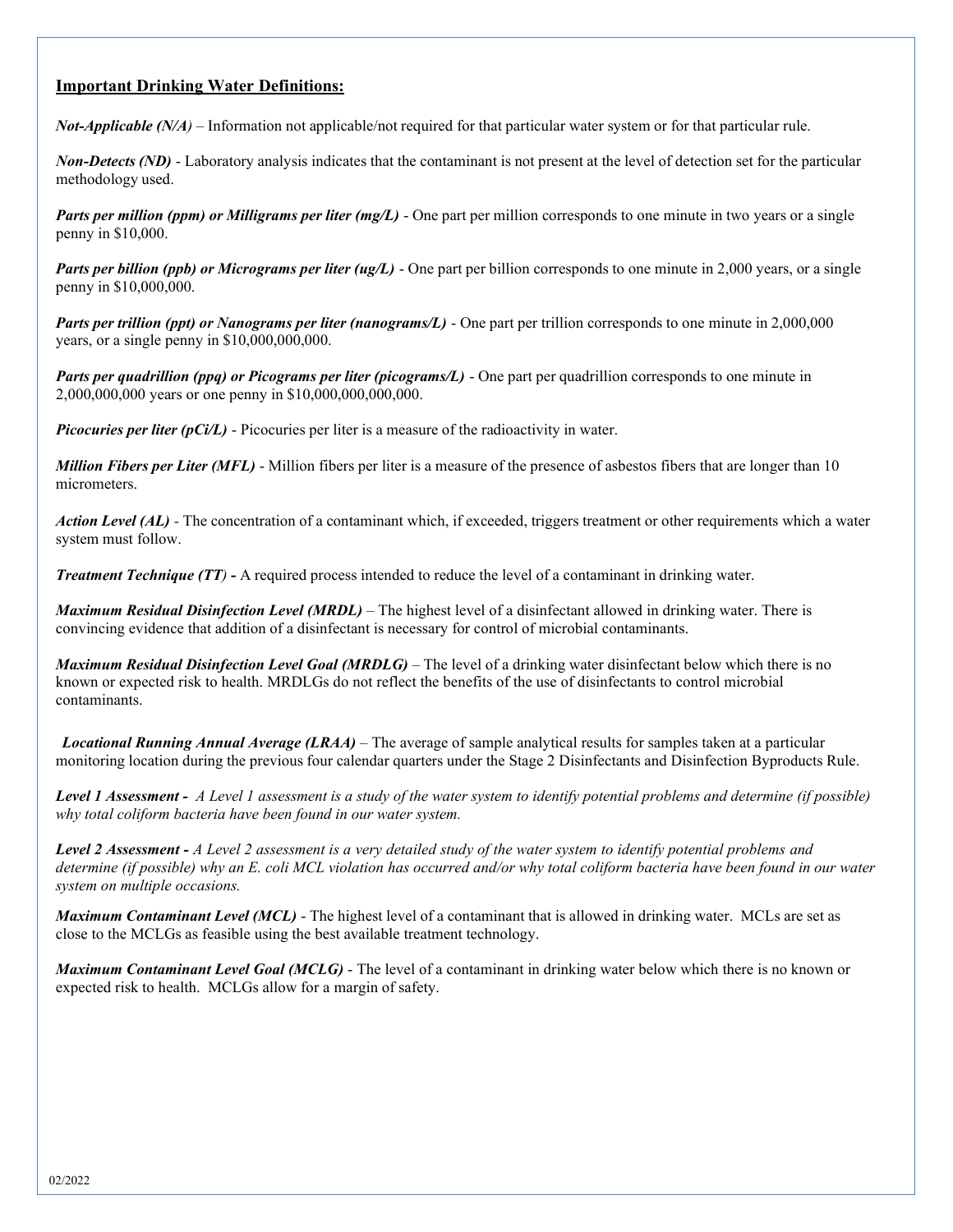## **Tables of Detected Contaminants**

#### **Lead and Copper Contaminants**

| Contaminant (units)                           | Sample<br>Date | Your<br>Water | Number of<br>sites found<br>above the<br>AL | <b>MCLG</b> | AL       | Likely Source of Contamination                                          |
|-----------------------------------------------|----------------|---------------|---------------------------------------------|-------------|----------|-------------------------------------------------------------------------|
| Copper (ppm)<br>(90 <sup>th</sup> percentile) | 9/21/21        | 0.156         |                                             | 1.3         | $AL=1.3$ | Corrosion of household plumbing<br>systems; erosion of natural deposits |
| Lead (ppb)<br>(90 <sup>th</sup> percentile)   | 9/21/21        | ND            |                                             | $\theta$    | $AL=15$  | Corrosion of household plumbing<br>systems; erosion of natural deposits |

#### **Disinfection residuals summary**

|                | Year<br>Sampled | <b>MRDL</b><br>Violation<br>Y/N | Your<br>Water<br>(highest RAA) | Range<br>High<br>Low | <b>MRDLG</b> | <b>MRDL</b> | Likely Source of Contamination             |
|----------------|-----------------|---------------------------------|--------------------------------|----------------------|--------------|-------------|--------------------------------------------|
| Chlorine (ppm) | 2021            | N                               | 0.66                           | $0.26 - 1.38$        |              | 4.0         | Water additive used to<br>control microbes |

#### **Inorganic Contaminants**

| (ppm)<br>luoride | 9/23/20 |  | 1.03 | $0.00 - 1.70$ |  |  | Erosion of natural deposits; water additive<br>which promotes strong teeth; discharge<br>from fertilizer and aluminum factories |
|------------------|---------|--|------|---------------|--|--|---------------------------------------------------------------------------------------------------------------------------------|
|------------------|---------|--|------|---------------|--|--|---------------------------------------------------------------------------------------------------------------------------------|

#### **Nitrate/Nitrite Contaminants**

| Contaminant (units)            | Sample<br>Date | MCL<br>Violation<br>Y/N | Your<br>Water | Range<br>High<br>Low | <b>MCLG</b> | MCL | Likely Source of Contamination                                                                    |
|--------------------------------|----------------|-------------------------|---------------|----------------------|-------------|-----|---------------------------------------------------------------------------------------------------|
| Nitrate (as Nitrogen)<br>(ppm) | 9/20/21        | N                       | ND.           | N/A                  | 10          | 10  | Runoff from fertilizer use; leaching from<br>septic tanks, sewage; erosion of natural<br>deposits |
| Nitrite (as Nitrogen)<br>(ppm) | 9/20/21        | N                       | ND.           | N/A                  |             |     | Runoff from fertilizer use; leaching from<br>septic tanks, sewage; erosion of natural<br>deposits |

**Nitrate:** *Nitrate in drinking water at levels above 10 ppm is a health risk for infants of less than six months of age. High nitrate levels in drinking water can cause blue baby syndrome. Nitrate levels may rise quickly for short periods of time because of rainfall or agricultural activity. If you are caring for an infant you should ask advice from your health care provider.*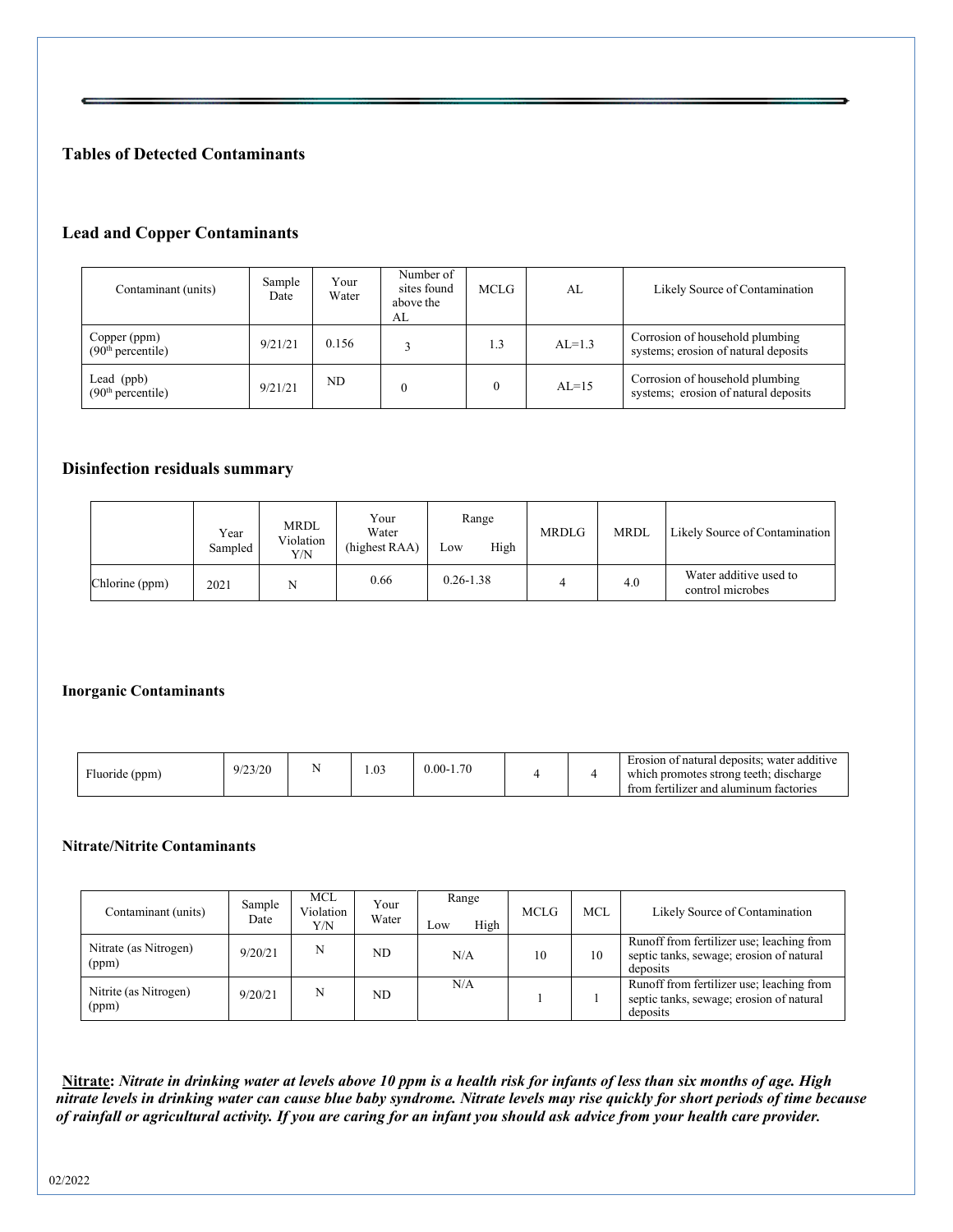#### Radiological Contaminants

| Contaminant (units)                                                    | Sample<br>Date | <b>MCL</b><br>Violation<br>Y/N | Your<br>Water | Range<br>Low High | <b>MCLG</b>    | <b>MCL</b> | Likely Source of Contamination |
|------------------------------------------------------------------------|----------------|--------------------------------|---------------|-------------------|----------------|------------|--------------------------------|
| Alpha emitters (pCi/L)<br>(Gross Alpha Excluding<br>Radon and Uranium) | 2018/2019      | N                              | 4.533         | $0.00 - 14.8$     | 0              | 15         | Erosion of natural deposits    |
| Combined radium $(pCi/L)$                                              | 2018/2019      | N                              | 0.55          | $0.00 - 1.7$      | $\overline{0}$ |            | Erosion of natural deposits    |

\*Note: The MCL for bets/photon emitters is 4 mrem/year. EPA considers 50 pCi/L to be the level of concern for beta particles.

#### **Other Miscellaneous Water Characteristics Contaminants**

| Contaminant (units) | Sample Date | Your<br>Water | Range<br>High<br>Low | <b>SMCL</b>         |
|---------------------|-------------|---------------|----------------------|---------------------|
| $\Gamma$ Iron (ppm) | 9/23/20     | ND            | N/A                  | $0.3 \text{ mg/L}$  |
| Manganese (ppm)     | 9/23/20     | ND            | N/A                  | $0.05 \text{ mg/L}$ |
| Sodium (ppm)        | 9/23/20     | 100.3572      | 11.152-148.510       | N/A                 |
| Sulfate (ppm)       | 9/23/20     | ND            | N/A                  | $250 \text{ mg/L}$  |
| Ph                  | 9/23/20     | 8.26          | $6.8 - 8.6$          | 6.5 to 8.5          |

The PWS Section requires monitoring for other misc. contaminants, some for which the EPA has set national secondary drinking water standards (SMCLs) because they may cause cosmetic effects or aesthetic effects (such as taste, odor, and/or color) in drinking water. The contaminants with SMCLs normally do not have any health effects and normally do not affect the safety of your water**.**